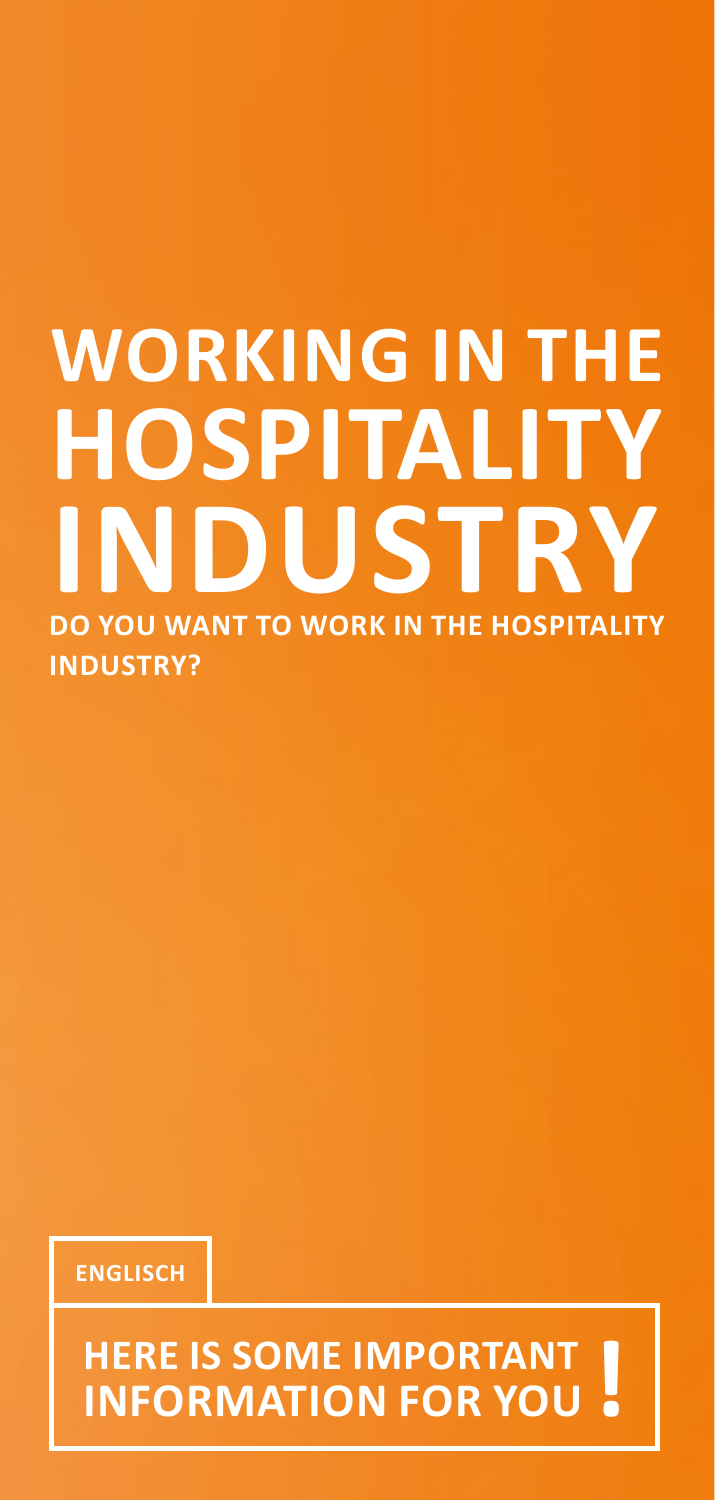### **You have not received a written employment contract from your employer?**

A verbal employment contract is also legally valid, but you can only prove the agreements you have made if you have a written contract.

No later than one month after the start of employment, your employer must provide you with a written statement of the main conditions of employment (wages, working hours, type of work, etc.). This document is not an employment contract! Therefore, you should ask for a written employment contract.

# **Your employer wants you to work without a written contract. He/she gives you your money in cash at the end of the month. What can you do?**

Be careful if your employer doesn't want to give you a written employment contract and pays your wages in cash! Your employer is probably not paying taxes and social security contributions. This is called "working off the books" or undeclared work.

Undeclared work is illegal. You may have to pay a fine. For your employer, undeclared work has legal consequences. If you suspect that your employer has not registered you, seek assistance from an advice centre or your trade union.

### **How do you know if your employer has registered you?**

Your employer must register you with the German pension insurance scheme (Deutsche Rentenversicherung). This must be done on the first day of your employment. Ask for proof of this registration.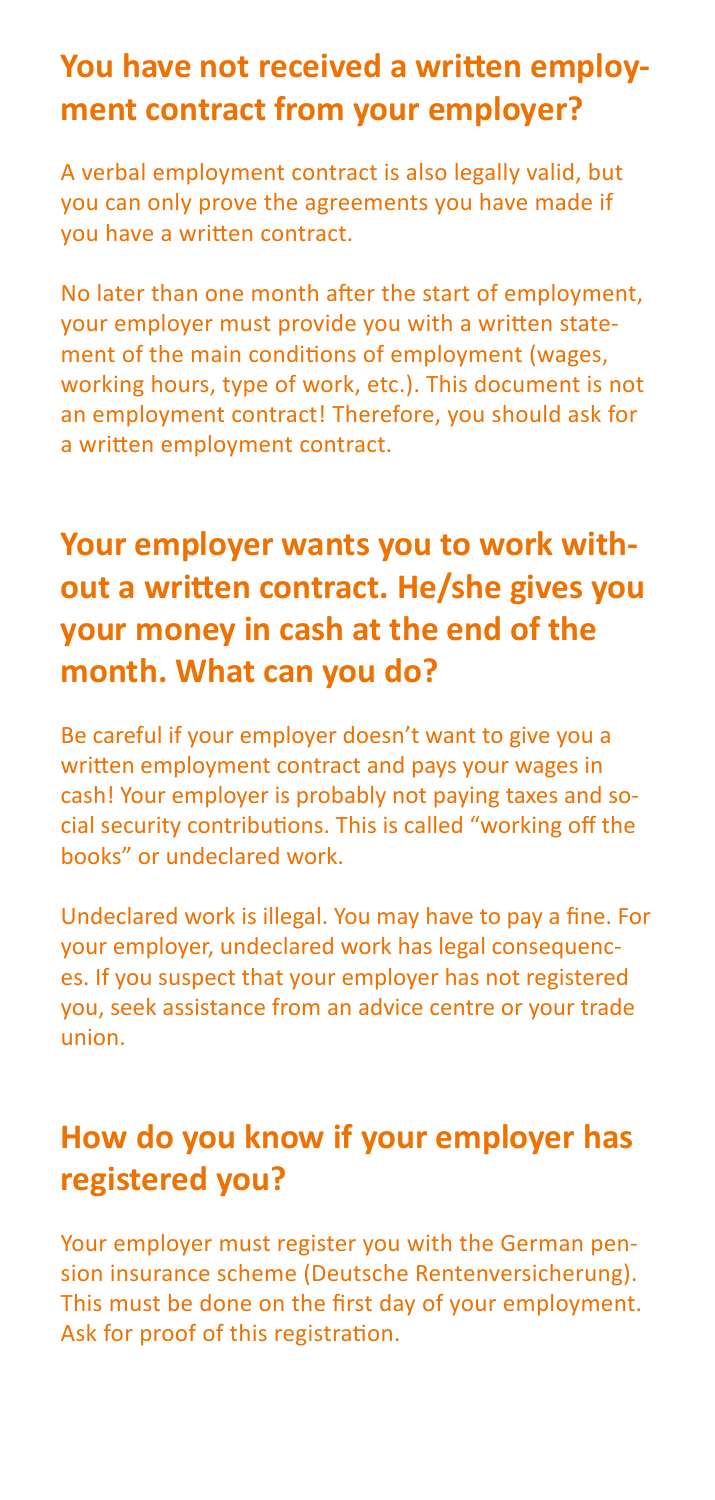### **How much do you get paid in the hospitality industry?**

Germany has mimimum wage rules **[> See the chart at the](#page-6-0)  [end of this documente for more information](#page-6-0)** Tips are not included in your hourly wages/salary, they are extra

Collective agreements may ensure a higher hourly wage. Ask your trade union whether a collective agreement applies to you.

A higher wage should be paid for qualified work. Make sure that you are paid fairly!

### **You work 10 hours a day, including on weekends. Is this legal?**

According to the law, you must not work more than eight hours a day. Breaks do not count. The daily working time can sometimes be extended to ten hours. However, in six calendar months or 24 weeks an average of eight hours a day must not be exceeded.

In the hospitality industry, you are also allowed to work on Sundays and public holidays. However, you must have at least ten Sundays off per year.

If you work for more than two hours between 11 p.m. and 6 a.m., this is called night work. As a rule, you are then entitled to a 25 % bonus per hour worked.

**Important:** Write down the hours you have worked exactly. What did you do? Who can be a witness to this? This is important in case of a legal dispute.

You can easily record your working hours using this table:

**[https://www.faire-integration.de/arbeitszeit-tabelle](https://www.faire-integration.de/arbeitszeit-tabelle
) <https://www.faire-integration.de/arbeitszeit>**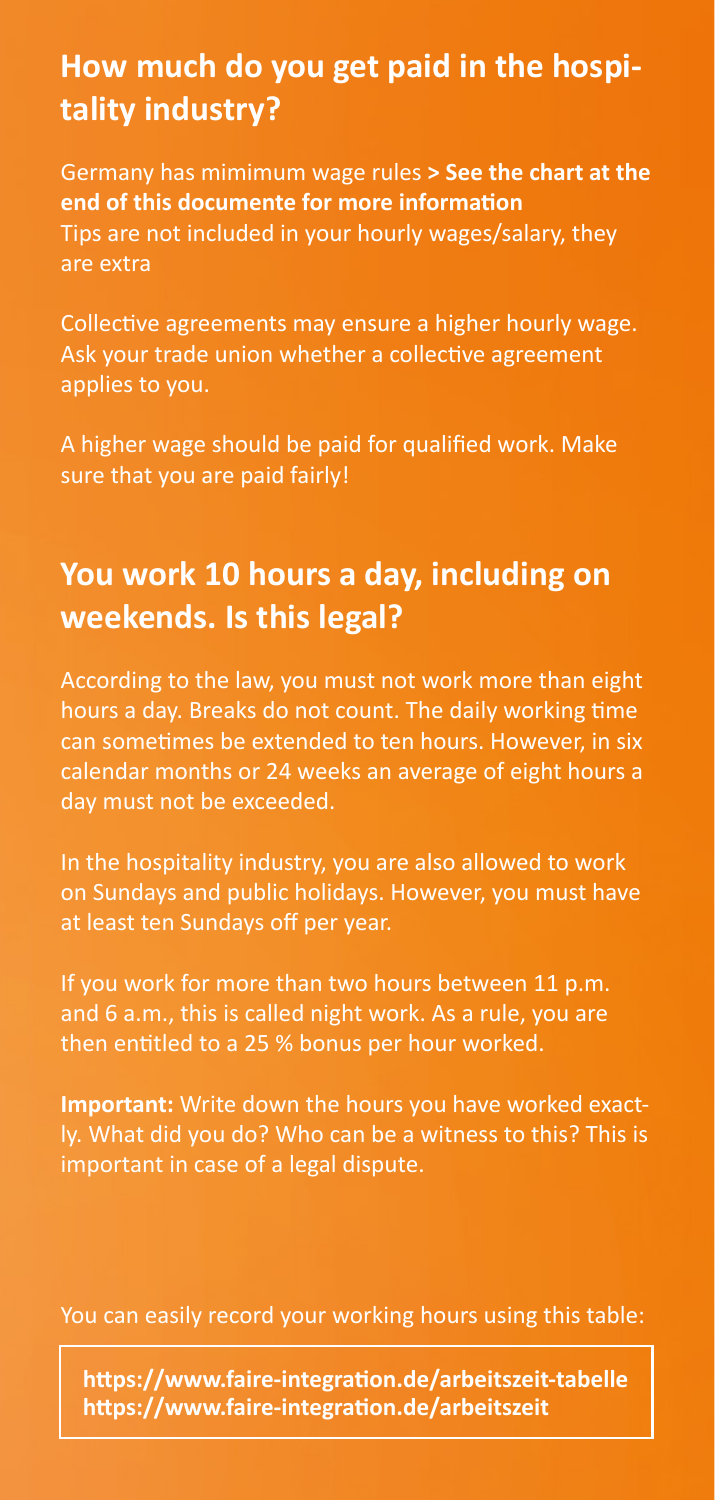### **You work part time, what do you need to take into consideration?**

Do you work irregular hours? Then your employer must tell you at least four days in advance when you are supposed to work. If you and your employer have not agreed on a specific number of hours per week, then 20 hours per week is considered to be the agreed amount. You must be paid for these 20 hours.

### **You have a mini job. What are your rights and what do you have to take into consideration?**

If you have a mini job you may earn a maximum of €450 per month. Therefore, you are only allowed to work a limited number of hours. In a mini job you have the same rights as other employees in almost all areas. For example, you are **entitled** to:

- The statutory minimum wage **[> See the chart at the end of this document](#page-6-0)**
- Union rates if there is an applicable collective wage agreement
- A pay slip
- **Annual leave**
- Continued payment of wages in the event of a (work) accident, public holidays, maternity leave and illness (but usually no sickness benefit)
- Extra pay, e.g. for working on public holidays, which your colleagues also receive

# **Problems with redundancies or other issues during the Corona pandemic?**

You can find further information at:

```
https://www.faire-integration.de/de/topic/157.
corona-wichtige-informationen.html 
and at:
```
**<www.fair-arbeiten.eu/de/article/456.corona-faq.html>**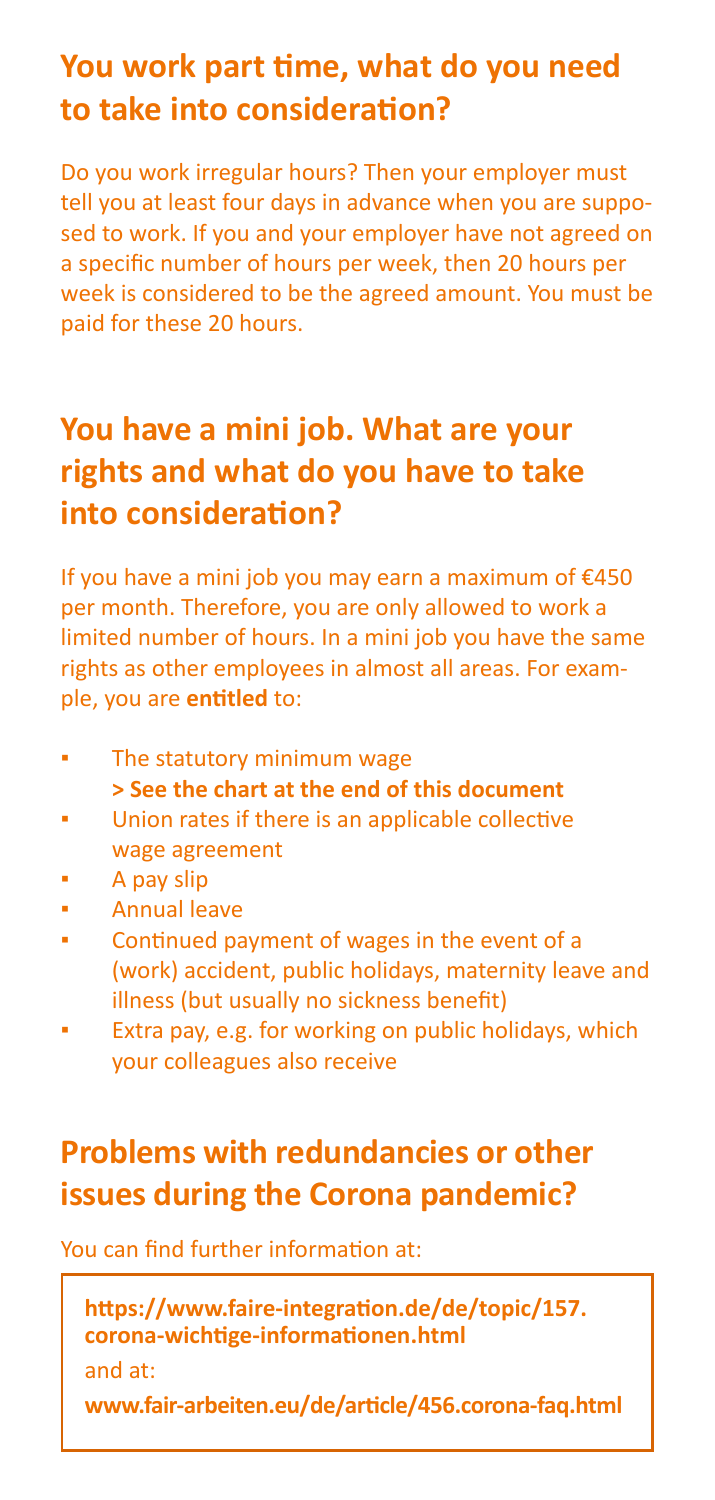### **Do you need advice in your language?**

**These projects are the first points of contact:**

**Faire Integration**  for people who come from countries outside the European Union

**[www.faire–integration.de/beratungsstellen](www.faire–integration.de/beratungsstellen  
)  <www.facebook.com/Faire-Integration>**

and **Faire Mobilität (for people who come from a European Union country)**

**[www.faire-mobilitaet.de/beratungsstellen](www.faire-mobilitaet.de/beratungsstellen 
)  <www.facebook.com/DGBFaireMobilitaet>**

### **Who can help you with labour law problems?**

In addition to the above-mentioned advice centres, you can also seek advice from trade unions, who are independent of political parties. Trade unions provide legal assistance and representation in a legal dispute and can give advice on issues such as labour law to employees who are members of the trade union.

The **Food, Beverages and Catering Union (Nahrung-Genuss-Gaststätten, NGG)** is responsible for the catering industry.

You will find their contact details on the next page.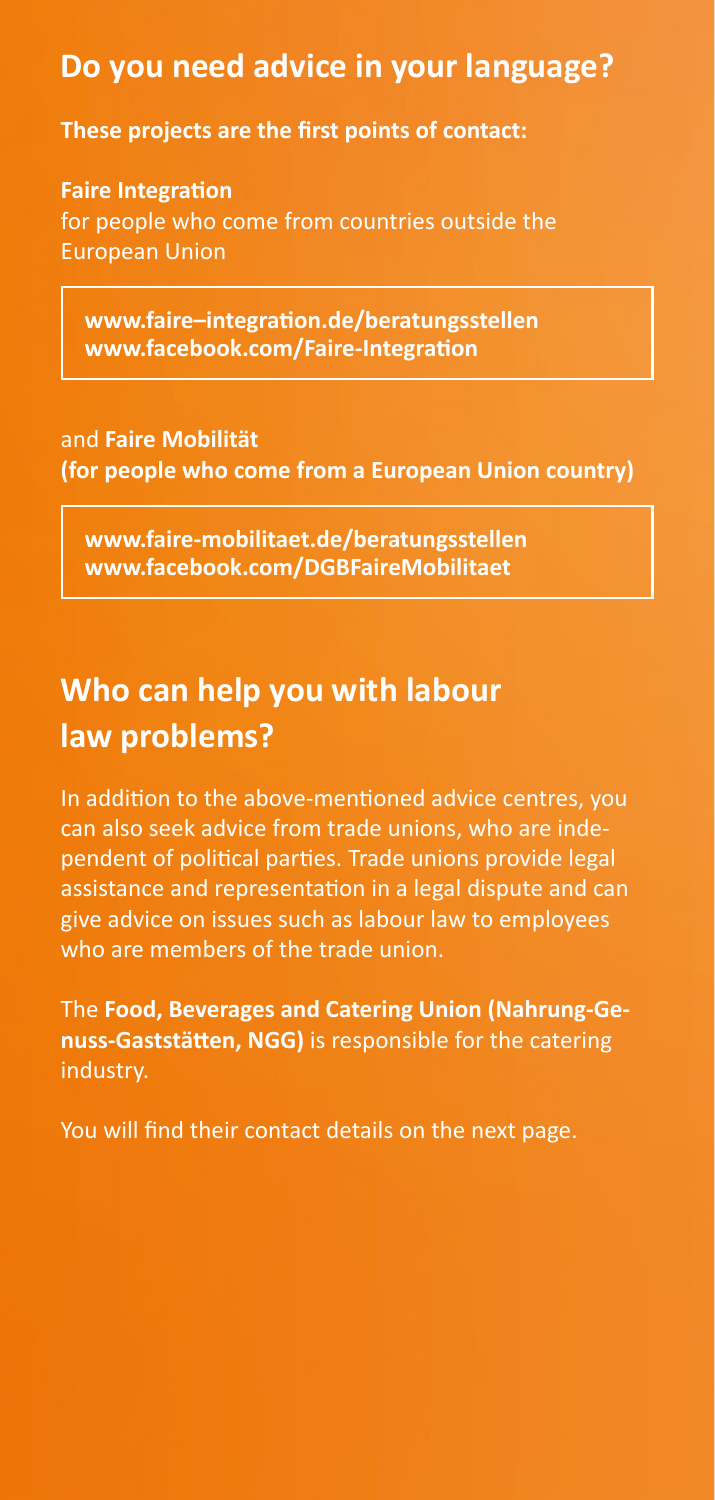# and: Juni 2020 | Impressum | Herausgeber: Projekt Support Faire Integration. DGB Bildungswerk BUND e.V., Hans-Böckler-Str. 39, 40476 Düsseldorf. Redaktion: Laura Chelebet, Jama Bieker. Jerzy Bohdanowicz. Layout: Gereon Nol Stand: Juni 2020 | Impressum | Herausgeber: Projekt Support Faire Integration. DGB Bildungswerk BUND e.V., Hans-Böckler-Str. 39, 40476 Düsseldorf. Redaktion: Laura Chelebet, Jama Bieker, Jerzy Bohdanowicz, Layout: Gereon N

### A cooperative project of:



### **<www.faire-integration.de>**

Fair integration is part of the Network "Integration through Qualification (IQ)"



**<www.faire-mobilitaet.de>**



You can find your local NGG office at: **<www.ngg.net/vorOrt>**

### Do you work for a fast food chain? **<www.facebook.com/ffwunited/>**

### Do you deliver food for a delivery service? **<www.facebook.com/liefernamlimit>**

**The Network "Integration through Qualification (IQ)" aims to create sustainable improvements in the labour market integration of adults with a migration background. The program is funded by the German Federal Ministry of Labour and Social Affairs (BMAS) and the European Social Fund (ESF). Strategic partners in implementing the program are the German Federal Ministry of Education and Research (BMBF) and the Federal Employment Agency (BA).**

The Network "Integration through Qualification (IQ)" is a programme funded by the Federal Ministry of Labour and Social Affairs (BMAS) and the European Social Fund (ESF).

Federal Ministry<br>of Labour and Social Affairs





Designing. **The Future.** Toaether.





Admininistered by: In cooperation with:



Federal Office for Migration<br>and Refugees



Federal Ministry of Education and Research



Bundesagentur für Arbeit